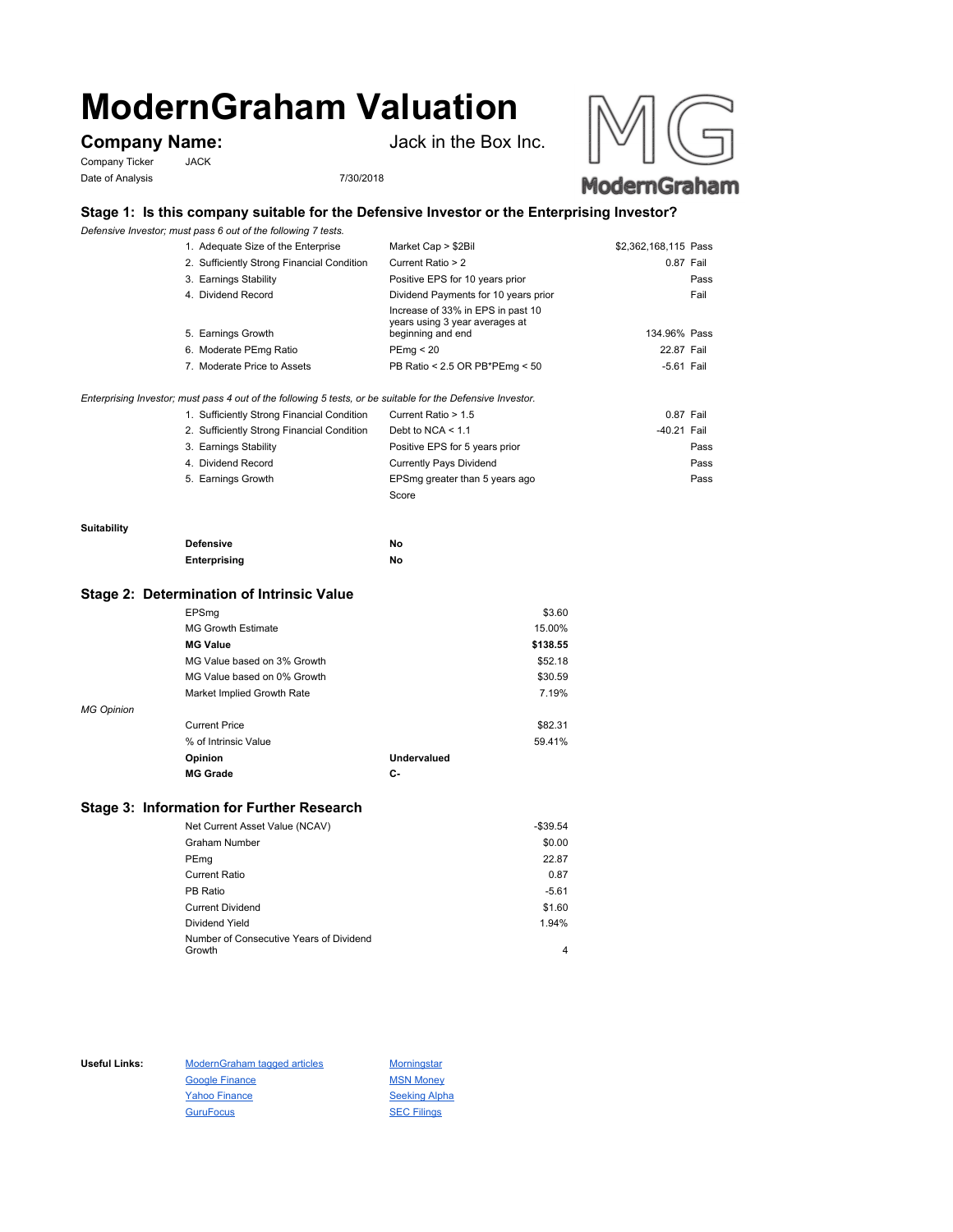| <b>EPS History</b>           |        | <b>EPSmg History</b>                 |                 |
|------------------------------|--------|--------------------------------------|-----------------|
|                              |        |                                      |                 |
| Next Fiscal Year<br>Estimate |        | \$3.55 Next Fiscal Year Estimate     | \$3.60          |
| Sep2017                      | \$4.38 | Sep2017                              | \$3.36          |
| Sep2016                      | \$3.63 | Sep2016                              | \$2.63          |
| Sep2015                      | \$2.85 | Sep2015                              | \$2.02          |
| Sep2014                      | \$2.12 | Sep2014                              | \$1.57          |
| Sep2013                      | \$1.14 | Sep2013                              | \$1.35          |
| Sep2012                      | \$1.28 | Sep2012                              | \$1.52          |
| Sep2011                      | \$1.61 | Sep2011                              | \$1.68          |
| Sep2010                      | \$1.26 | Sep2010                              | \$1.72          |
| Sep2009                      | \$2.05 | Sep2009                              | \$1.87          |
| Sep2008                      | \$2.01 | Sep2008                              | \$1.69          |
| Sep2007                      | \$1.87 | Sep2007                              | \$1.46          |
| Sep2006                      | \$1.49 | Sep2006                              | \$1.21          |
| Sep2005                      | \$1.21 | Sep2005                              | \$1.06          |
| Sep2004                      | \$0.99 | Sep2004                              | \$1.01          |
| Sep2003                      | \$0.95 | Sep2003                              | \$1.02          |
| Sep2002                      | \$1.00 | Sep2002                              | \$1.05          |
| Sep2001                      |        | \$1.03 Balance Sheet Information     | 3/1/2018        |
| Sep2000                      |        | \$1.28 Total Current Assets          | \$145,141,000   |
| Sep1999                      |        | \$0.98 Total Current Liabilities     | \$167,535,000   |
| Sep1998                      |        | \$0.83 Long-Term Debt                | \$900,402,000   |
|                              |        | <b>Total Assets</b>                  | \$875,038,000   |
|                              |        | Intangible Assets                    | \$48,124,000    |
|                              |        | <b>Total Liabilities</b>             | \$1,305,948,000 |
|                              |        | Shares Outstanding (Diluted Average) | 29,356,000      |